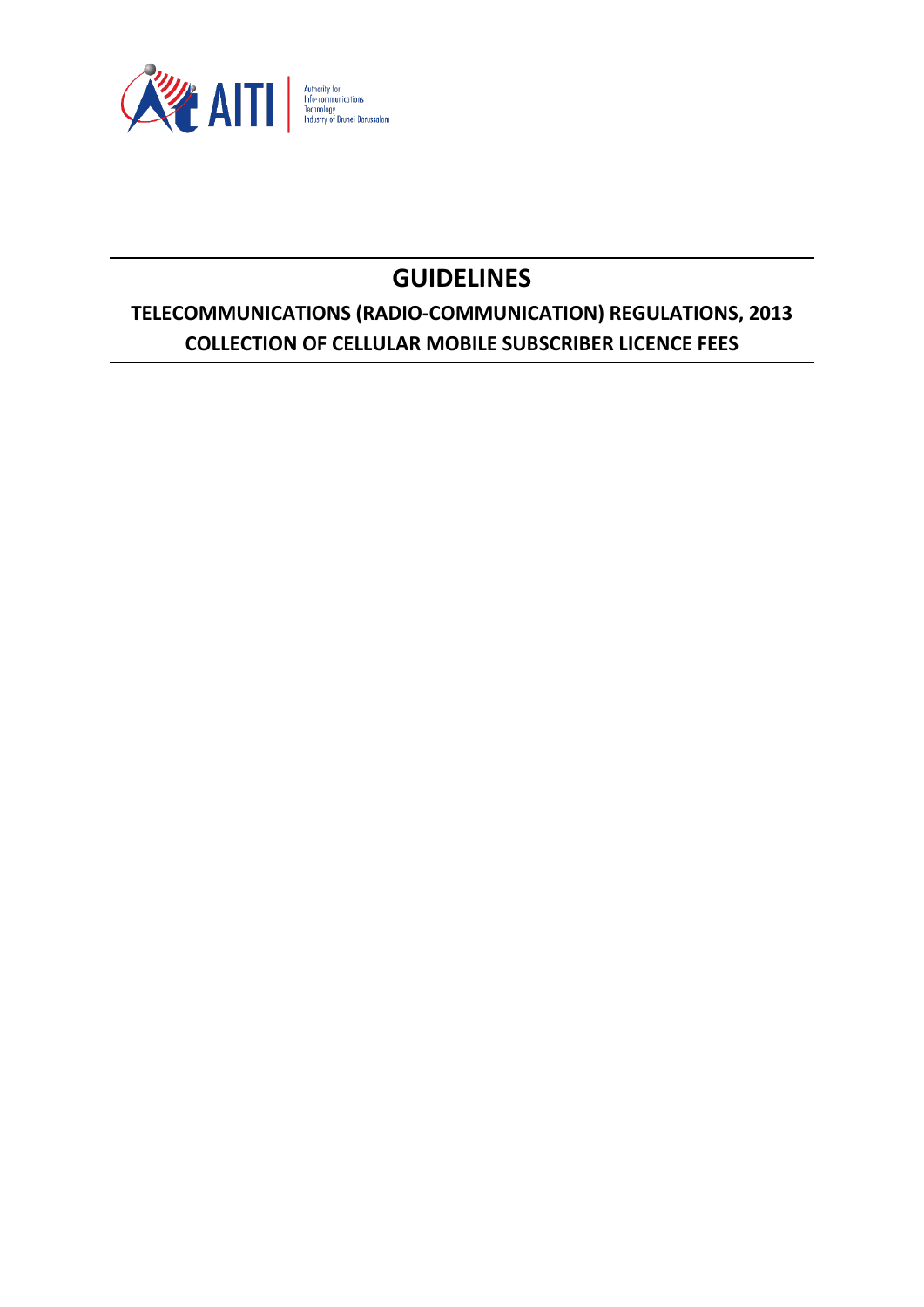# **CONTENTS**

| 5. REPORTING REQUIREMENTS AND PAYMENT OF CMSL FEES TO THE AUTHORITY  4 |  |
|------------------------------------------------------------------------|--|

#### <span id="page-1-0"></span>**1. BACKGROUND & OBJECTIVE**

- 1.1. The Cellular Mobile Subscriber Licence (CMSL) fee is an annual fee of BND25.00 payable to the Government of Brunei and charged per registration on post-paid and prepaid  $SIM<sup>1</sup>$  cards. These Guidelines describe the Authority's requirements associated with collection of the CMSL fee for mandatory implementation by the Authority's Licensees responsible for collection of the same.
- 1.2. The Authority reserves the right to change, revise and/or revoke these Guidelines from time to time as it sees fit without prior notice.
- 1.3. These Guidelines shall take effect from **15 June 2018**.

#### <span id="page-1-1"></span>**2. REGULATORY POWERS**

- 2.1. These Guidelines are issued under *Section 28 of the Telecommunications Order, 2001* to describe the Authority's requirements associated with collection of the CMSL fee which is charged pursuant to *Section 37 of the Telecommunications (Radio-Communication) Regulations, 2013*.
- 2.2. In the event of a failure to comply with the requirements of these Guidelines, the Authority may exercise its powers under *Section 8 of the Telecommunications Order, 2001*.

#### <span id="page-1-2"></span>**3. COLLECTION OF CMSL FEES FROM POST-PAID SUBSCRIBERS**

3.1. The CMSL fee is due and payable in full annually on or before the anniversary date (the due date). Licensees shall collect the CMSL fee in full from subscribers.

**<sup>.</sup>** *1 Subscriber Identification Module.*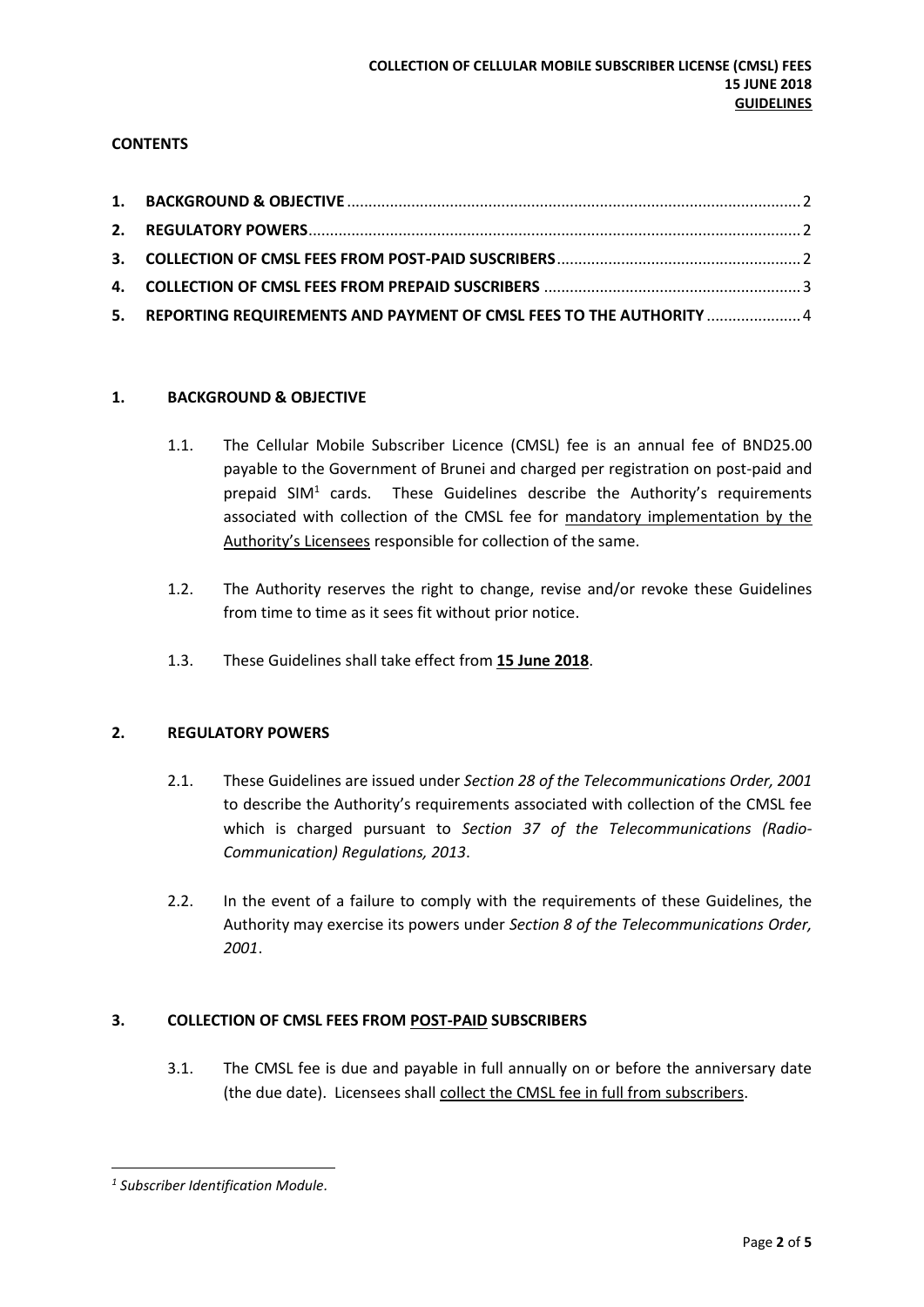- 3.2. Licensees shall send reminders to their subscribers **at least seven (7) calendar days prior to, and on the due date**, through billing statements and/or Short Messaging Service (SMS) and/or email.
- 3.3. If the CMSL fee is not paid on or before the due date, Licensees shall give one (1) reminder within **seven (7) calendar days** after the due date through billing statements and/or Short Messaging Service (SMS) and/or email.
- 3.4. If the CMSL fees are not paid in full within **sixty (60) calendar days** after the due date, the services will be partially barred; allowing only incoming calls, receipt of SMS and emergency calls.
- 3.5. If the subscribers fail to pay in full in between sixty (60) calendar days to **ninety (90) calendar days after the due date,** the services will be fully barred; subscribers will not be able to make both incoming and outgoing calls.
- 3.6. Subscribers will be given a maximum of **ninety (90) calendar days** after the due date to pay the CMSL fees in full before services are permanently deactivated.
- 3.7. Reactivation of post-paid services account
	- 3.7.1. The CMSL fee of BND25.00 shall be collected before reactivation of services.
	- 3.7.2. Licensees may impose fees, charges, prices or tariffs<sup>2</sup> (in addition to the CMSL fee paid in full above) for reactivation.
	- 3.7.3. The subscriber's new due date will then align with the reactivation date.

# <span id="page-2-0"></span>**4. COLLECTION OF CMSL FEES FROM PREPAID SUBSCRIBERS**

**.** 

- 4.1. The CMSL fee is due and payable in full annually on or before the anniversary date (the due date). Licensees shall only deduct the CMSL fee in full from the subscriber and shall not deduct and retain fractions of the CMSL fee in the event that the subscriber does not have the full amount available in credit.
- 4.2. Licensees shall send reminders to their subscribers **at least seven (7) calendar days prior to, and on the due date**, through Short Messaging Service (SMS) and/or email to ensure sufficient credit for the full deduction of CMSL fee on the anniversary date.
- 4.3. If there is insufficient credit for full deduction of the CMSL fee on the due date, Licensees shall give one (1) reminder within **seven (7) calendar days after** the due date through Short Messaging Service (SMS) and/or email.

<sup>&</sup>lt;sup>2</sup> Written approval from the Authority is required for any new or changes in tariff including non-tariff terms and conditions before launching and announcement of such services.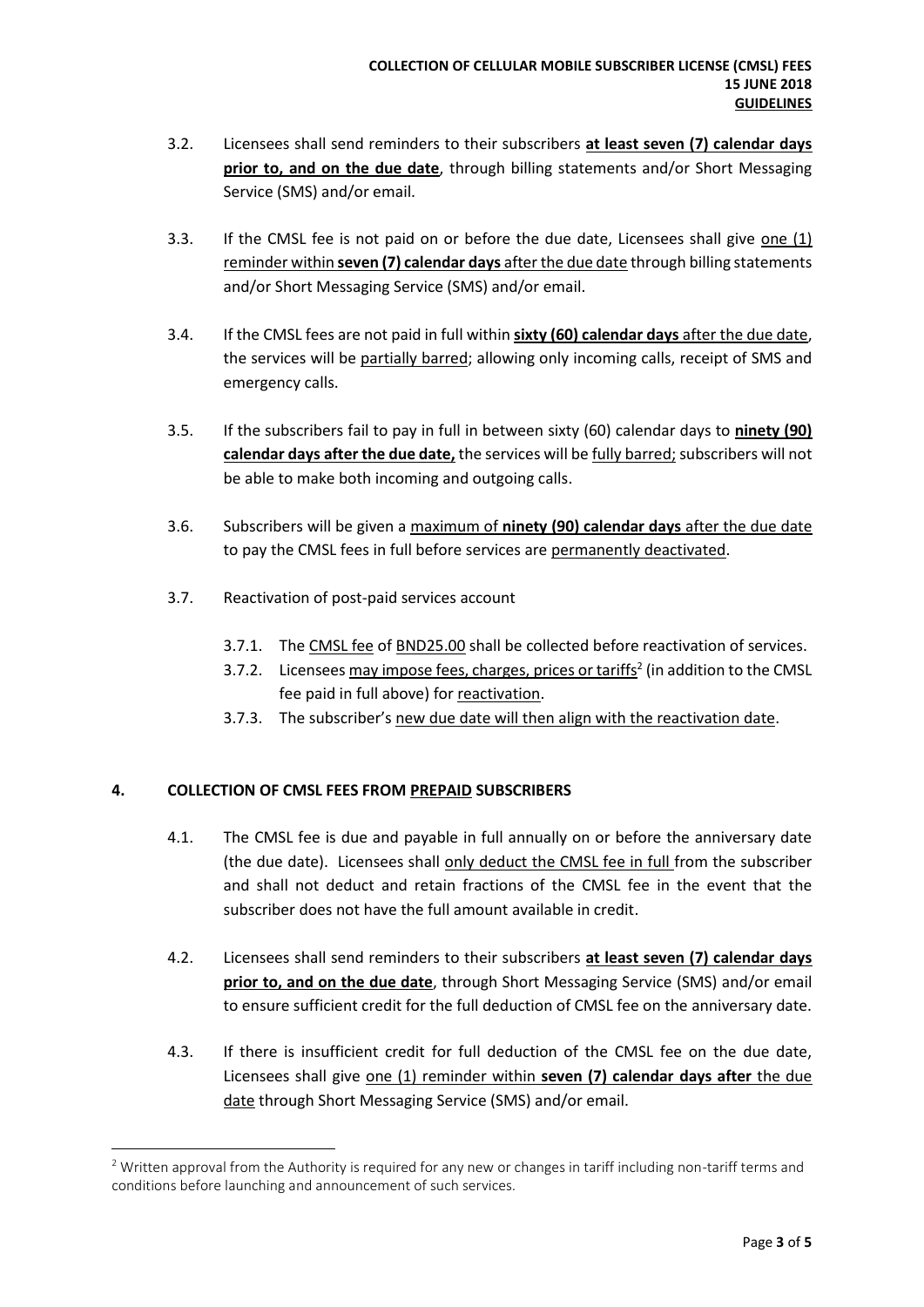- 4.4. If the subscriber fails to ensure sufficient credit for the full deduction of CMSL fee within **thirty (30) calendar days** after the due date, the services will be partially barred; allowing only incoming calls, receipt of SMS and emergency calls.
- 4.5. If the subscribers fail to pay in full in between thirty (30) calendar days to **sixty (60) calendar days after the due date,** the services will be fully barred; subscribers will not be able to make both incoming and outgoing calls.
- 4.6. If insufficient credit continues for more than **sixty 60 calendar days after the due date**, the services will be permanently deactivated.
- 4.7. Reactivation of prepaid SIM services account
	- 4.7.1. The CMSL fee of BND 25.00 shall be collected before reactivation of services.
	- 4.7.2. Licensees may impose fees, charges, prices or tariffs<sup>3</sup> (in addition to the CMSL fee paid in full) for reactivation.
	- 4.7.3. The prepaid subscriber's new due date will then align with the reactivation date.

#### <span id="page-3-0"></span>**5. REPORTING REQUIREMENTS AND PAYMENT OF CMSL FEES TO THE AUTHORITY**

- 5.1. Licensees shall ensure true, correct and accurate tracking of its subscriber numbers against the collection of CMSL fees in a format approved by the Authority.
- 5.2. Licensees shall make payment of the full amount of the CMSL fees collected from its subscribers to the Authority on or before the 15<sup>th</sup> day of every month. In the event of a failure to comply with this requirement, the Authority may issue an invoice to the Licensee for the CMSL fees, based on the data submitted for that particular month in the previous year, after which reconciliation will be done to ensure accuracy of payment.
- 5.3. Licensees shall provide reports containing the following information:
	- 5.3.1. Post-paid

**.** 

- (a) Number of active<sup>4</sup> subscribers within the reporting period.
- (b) Number of active subscribers due for CMSL fees within the reporting period.

<sup>&</sup>lt;sup>3</sup> Written approval from the Authority is required for any new or changes in tariff including non-tariff terms and conditions before launching and announcement of the same.

<sup>4</sup> Active subscribers refer to subscribers to a periodical who has bought or renewed a subscription within the last stated period of time.